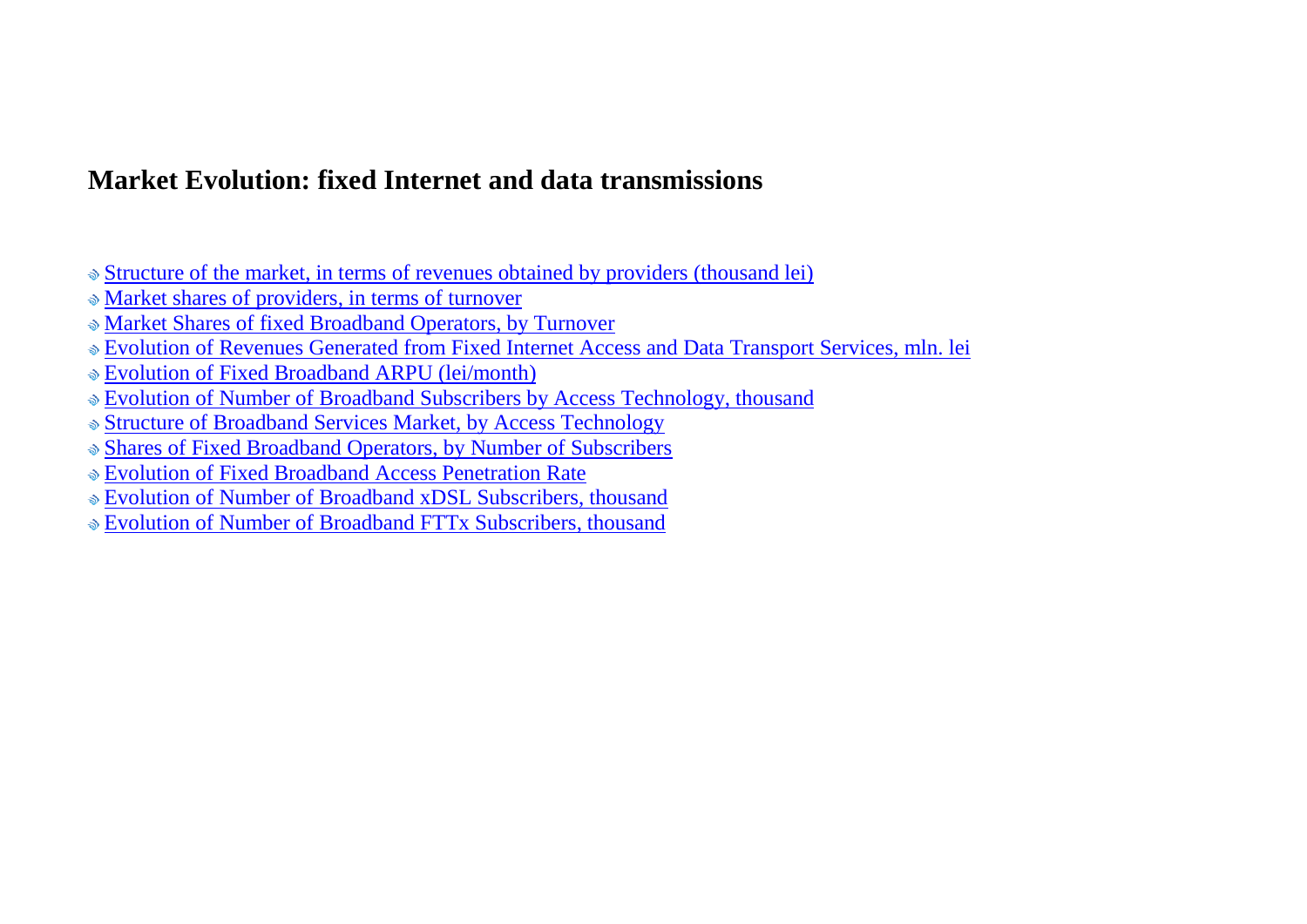<span id="page-1-0"></span>

**Chart 1. Structure of the market, in terms of revenues obtained by providers (thousand lei)**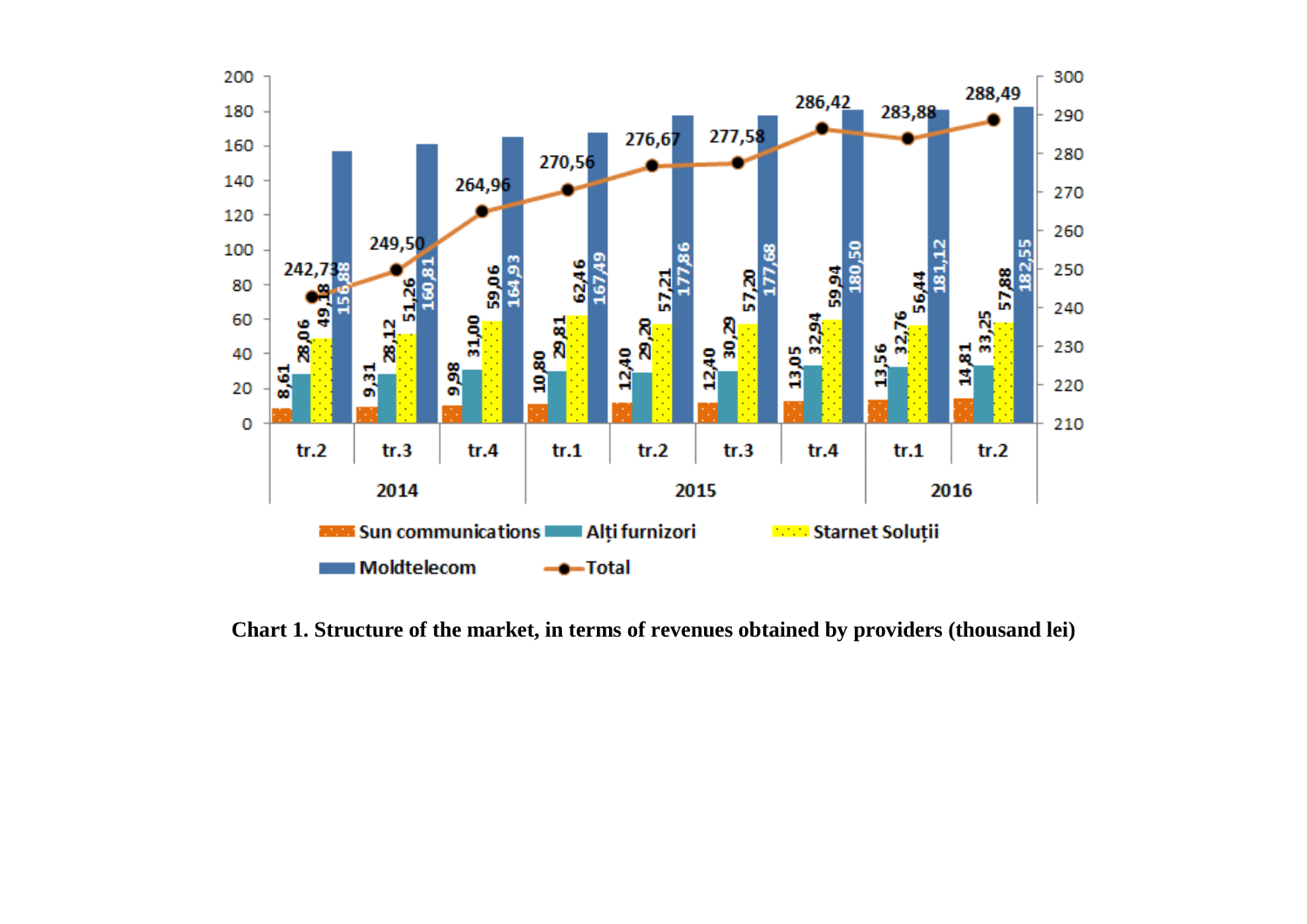<span id="page-2-0"></span>

**Chart 2. Market shares of providers, in terms of turnover**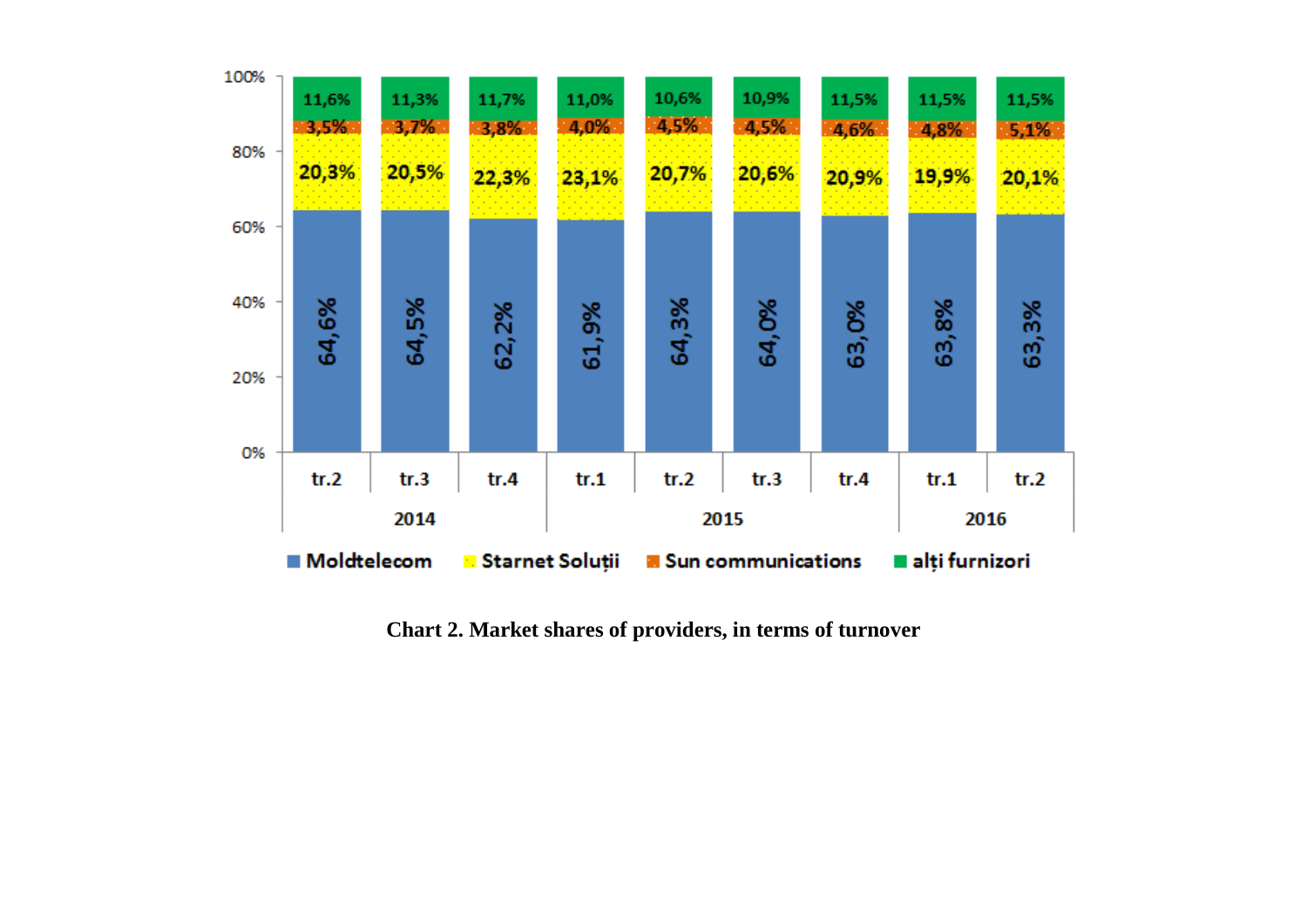<span id="page-3-0"></span>

**Chart 3. Market Shares of fixed Broadband Operators, by Turnover**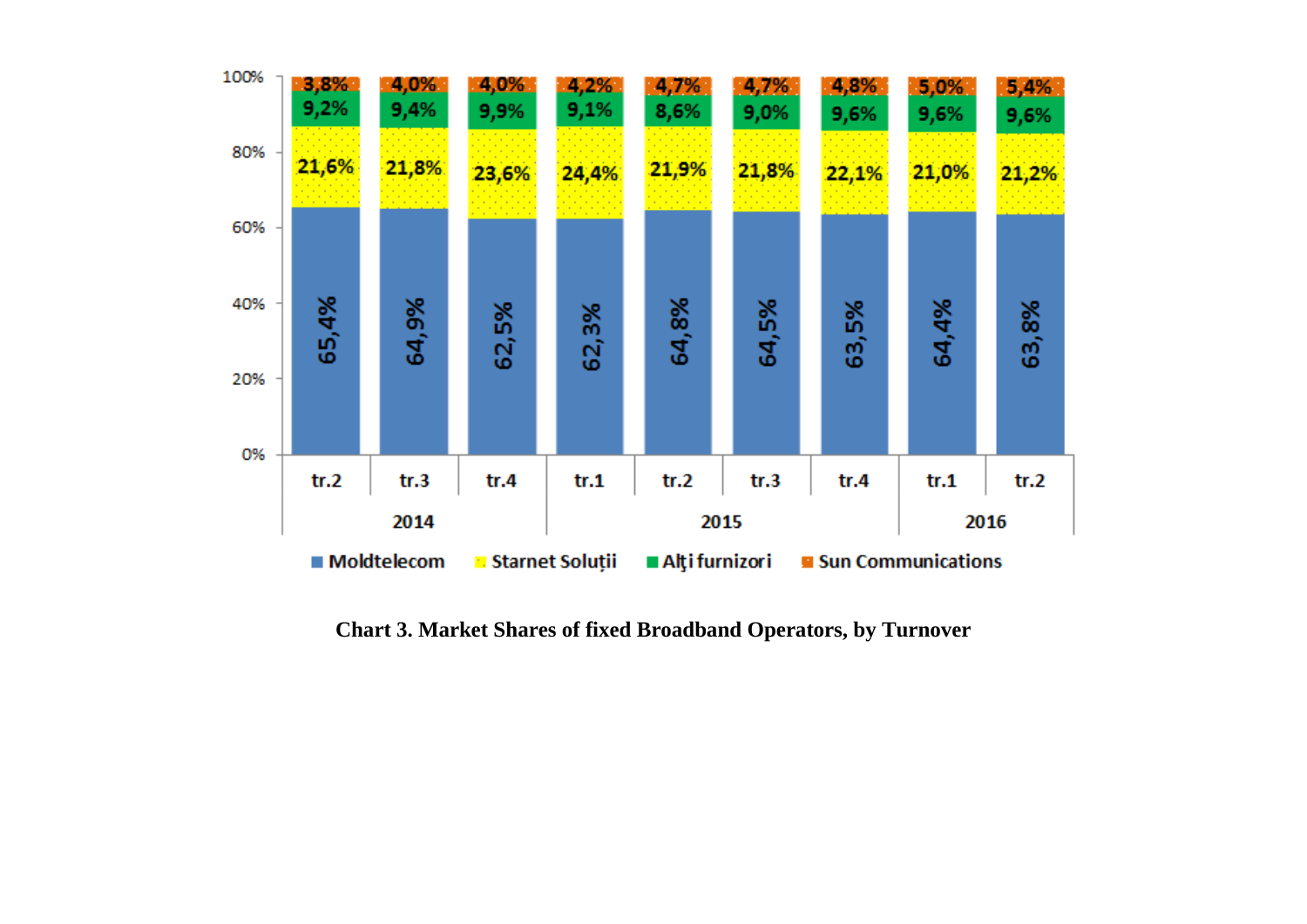<span id="page-4-0"></span>

**Chart 4. Evolution of Revenues Generated from Fixed Internet Access and Data Transport Services, mln. lei**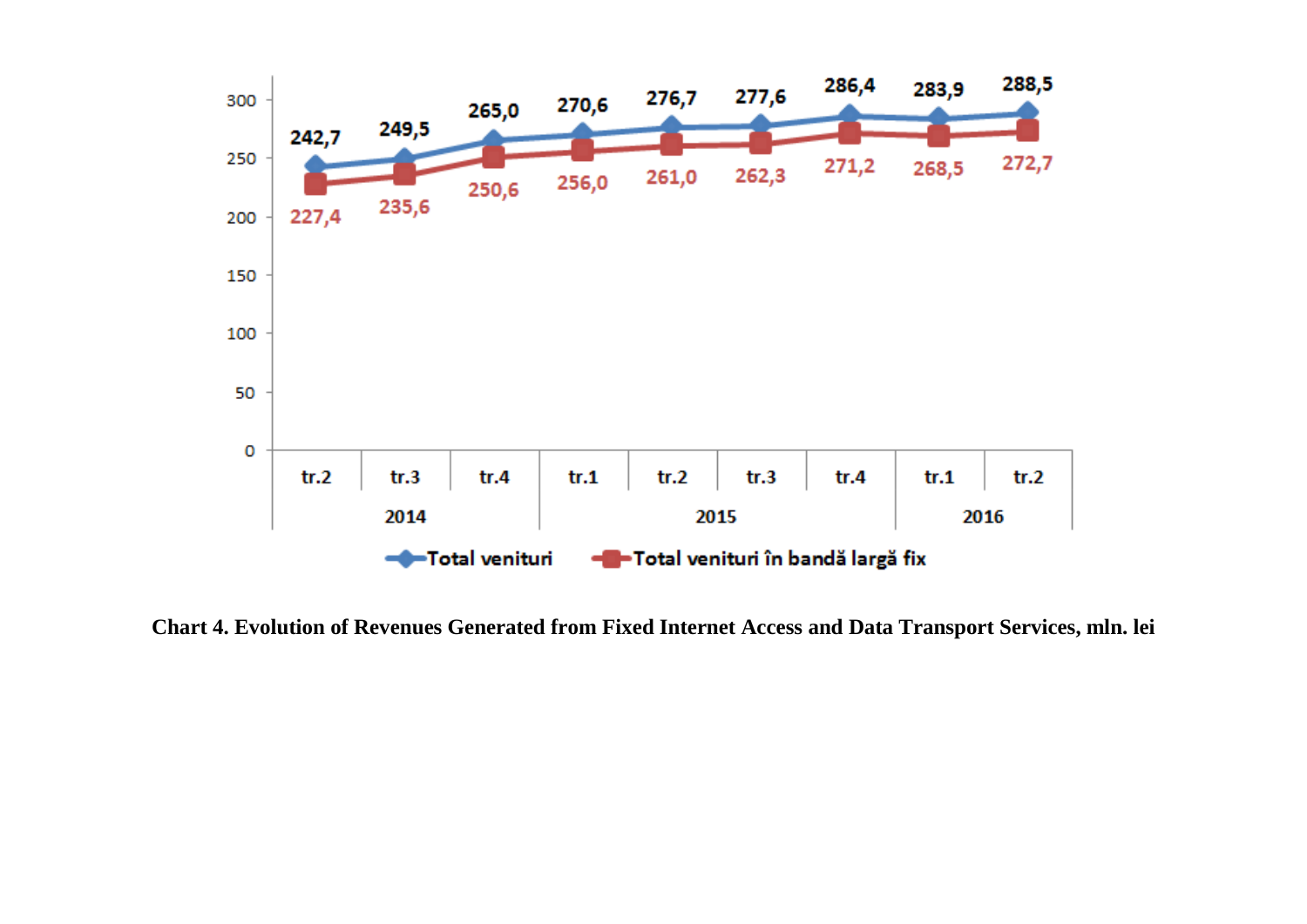<span id="page-5-0"></span>

**Chart 5. Evolution of Fixed Broadband ARPU (lei/month)**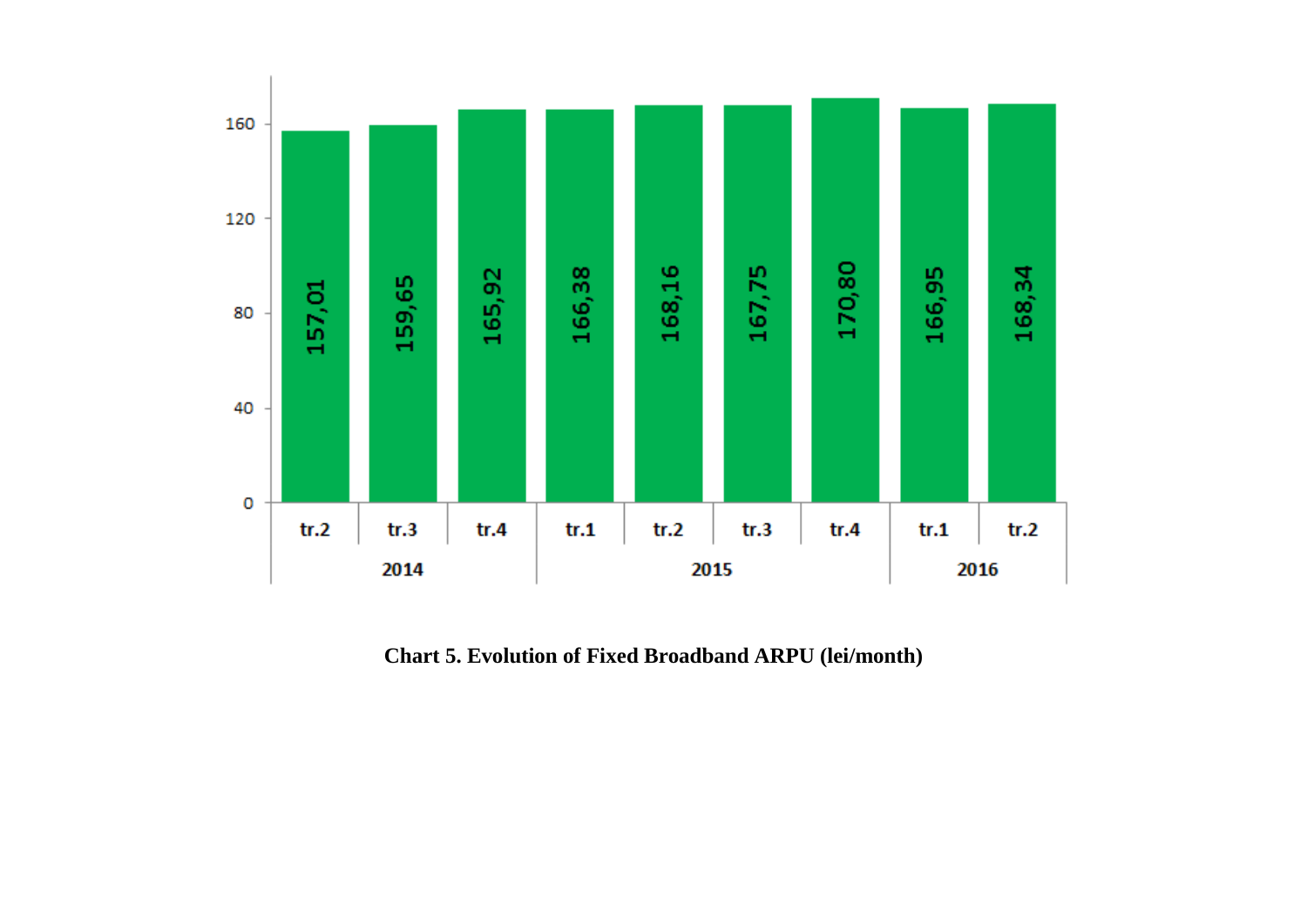<span id="page-6-0"></span>

**Chart 6. Evolution of Number of Broadband Subscribers by Access Technologies, thousand**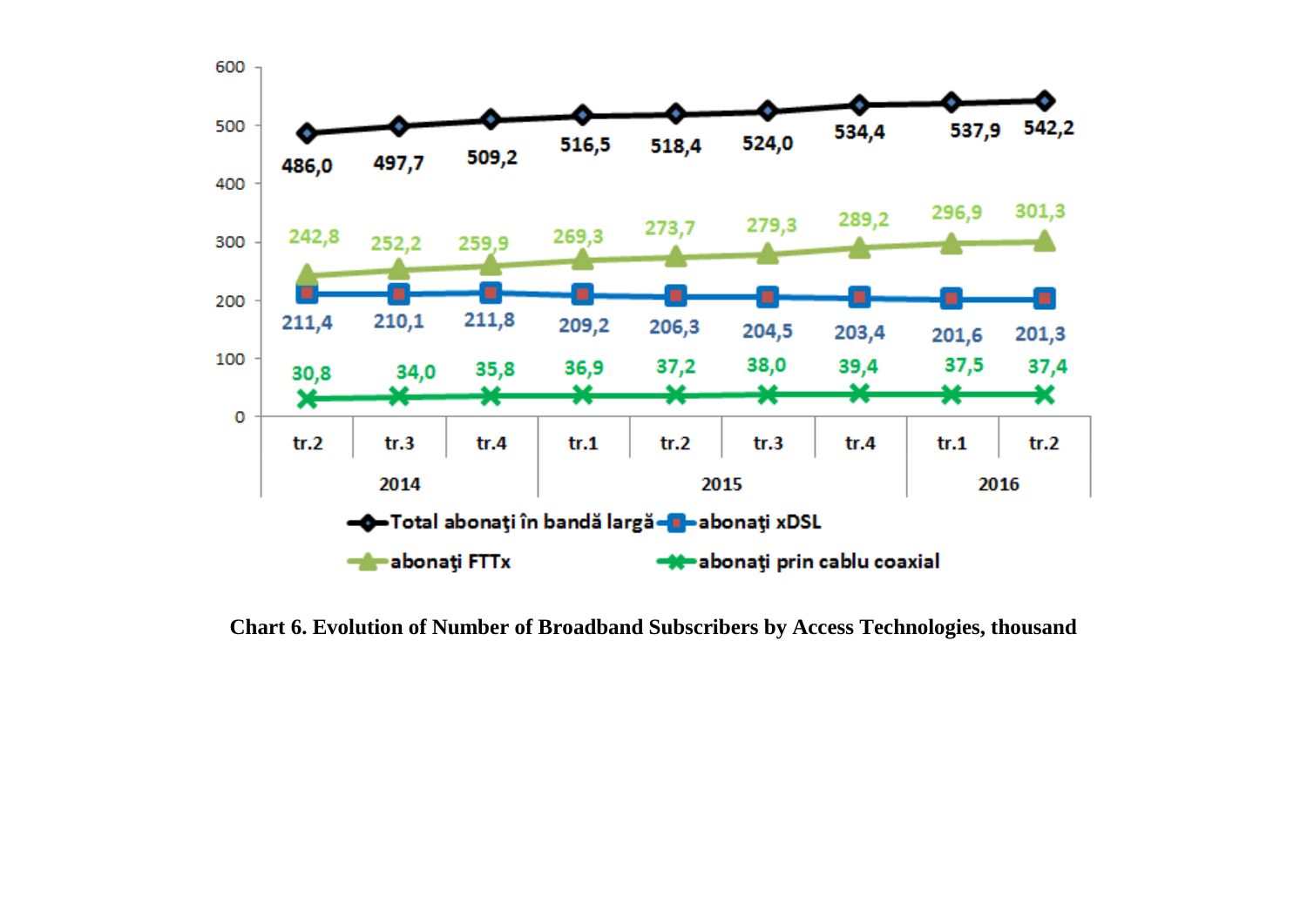<span id="page-7-0"></span>

**Chart 7. Structure of Broadband Services Market, by Access Technology**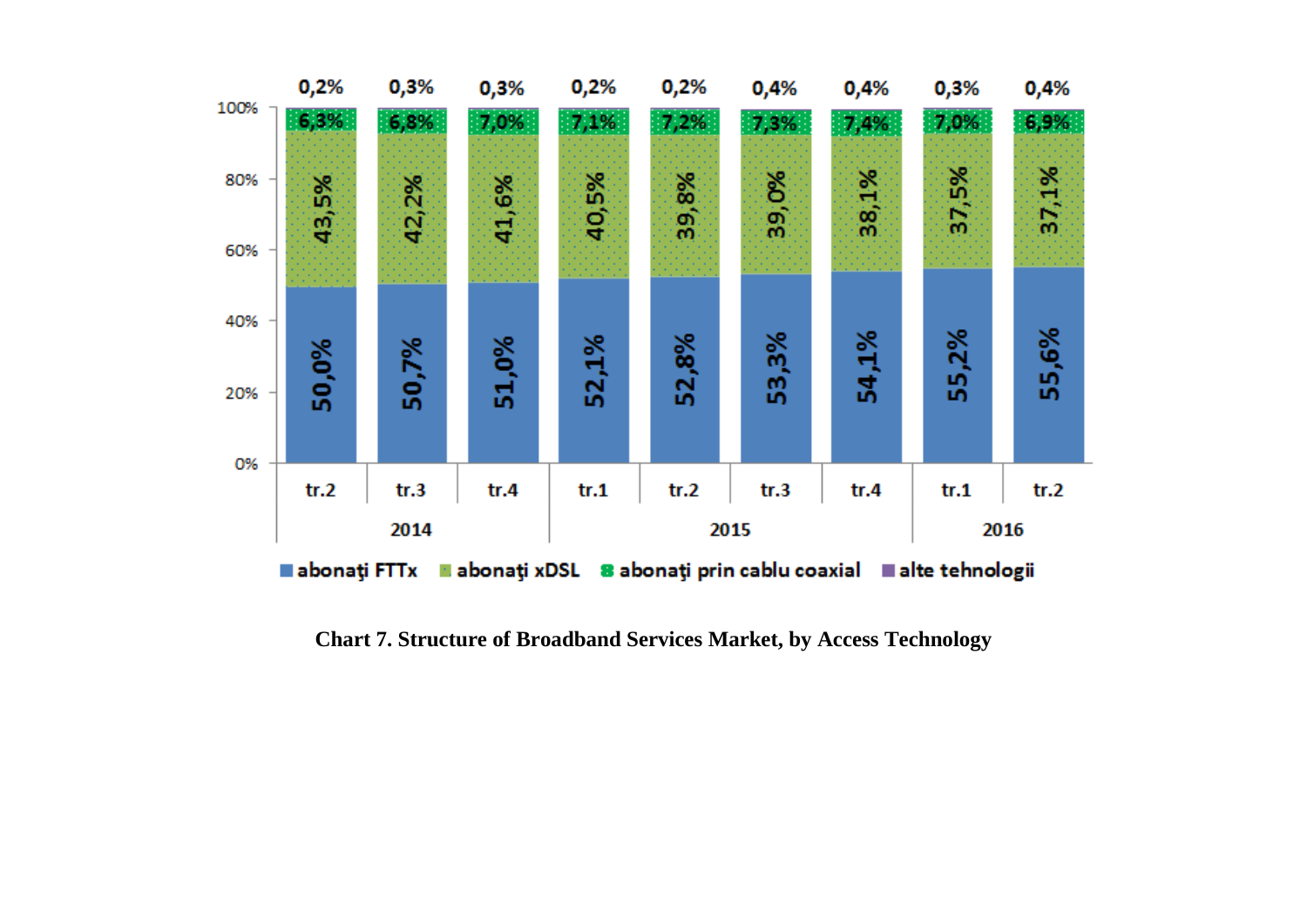<span id="page-8-0"></span>

**Chart 8. Shares of Fixed Broadband Operators, by Number of Subscribers**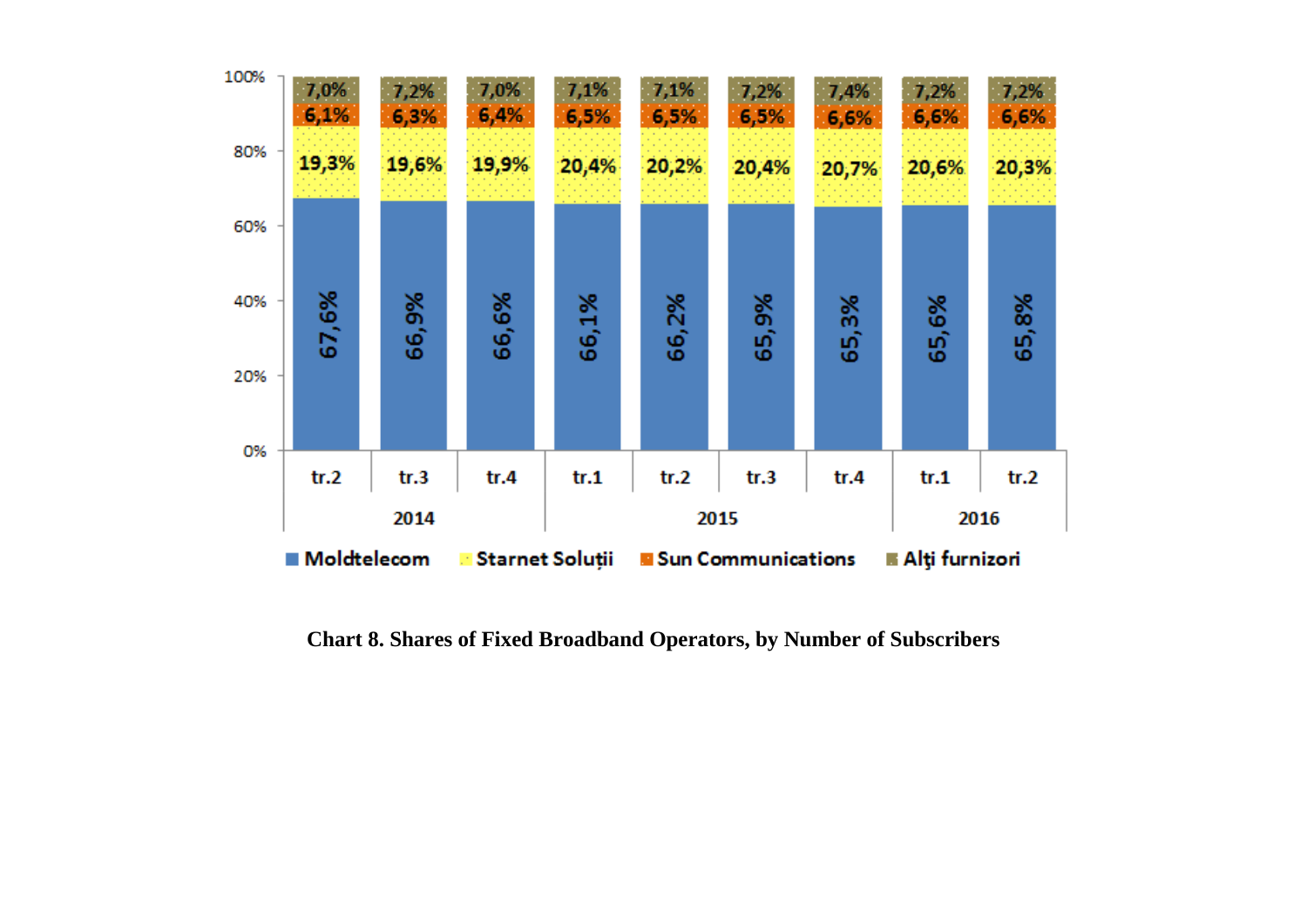<span id="page-9-0"></span>

**Chart 9. Evolution of Fixed Broadband Access Penetration Rate**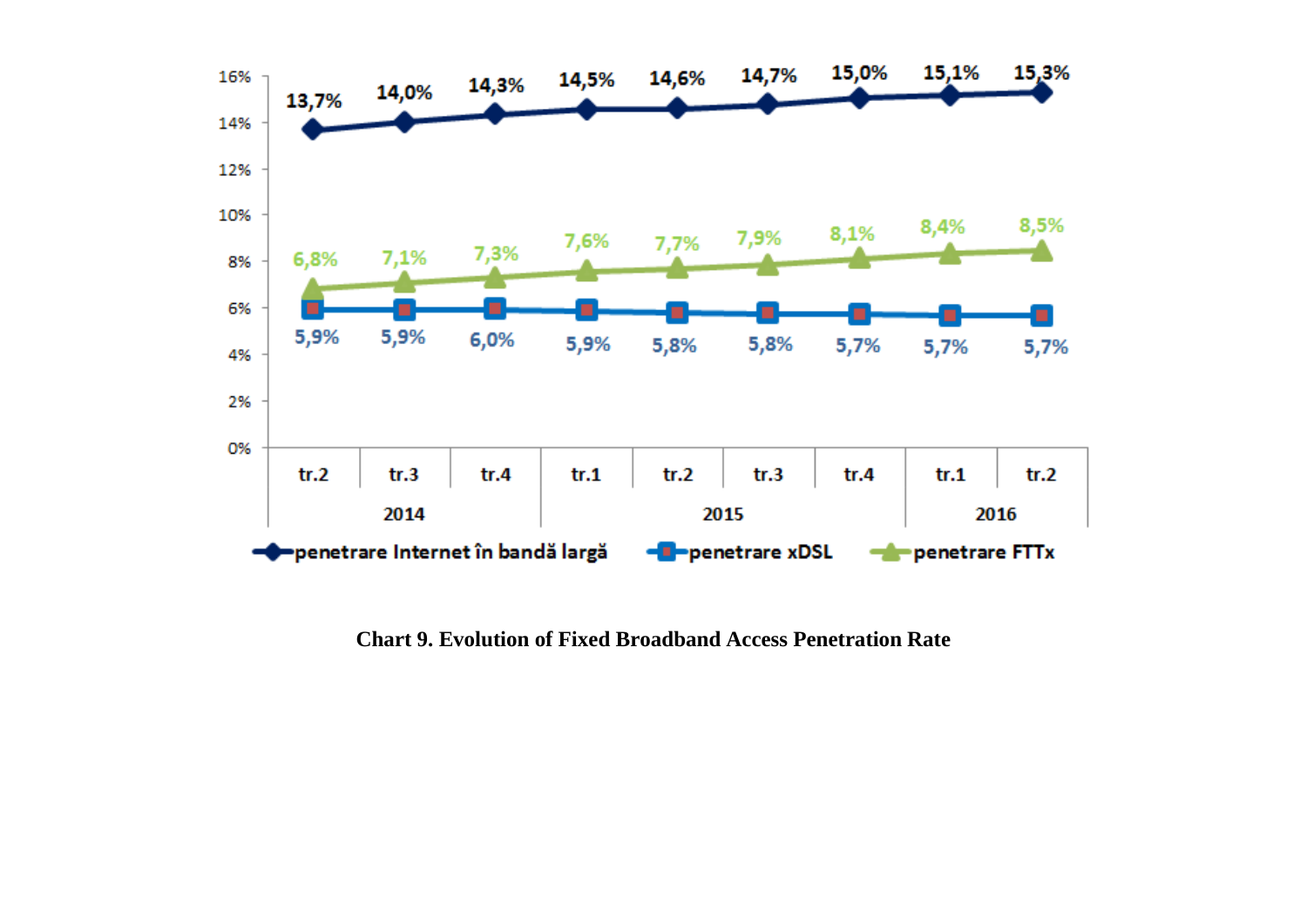<span id="page-10-0"></span>

**Chart 10. Evolution of Number of Broadband xDSL Subscribers, thousand**